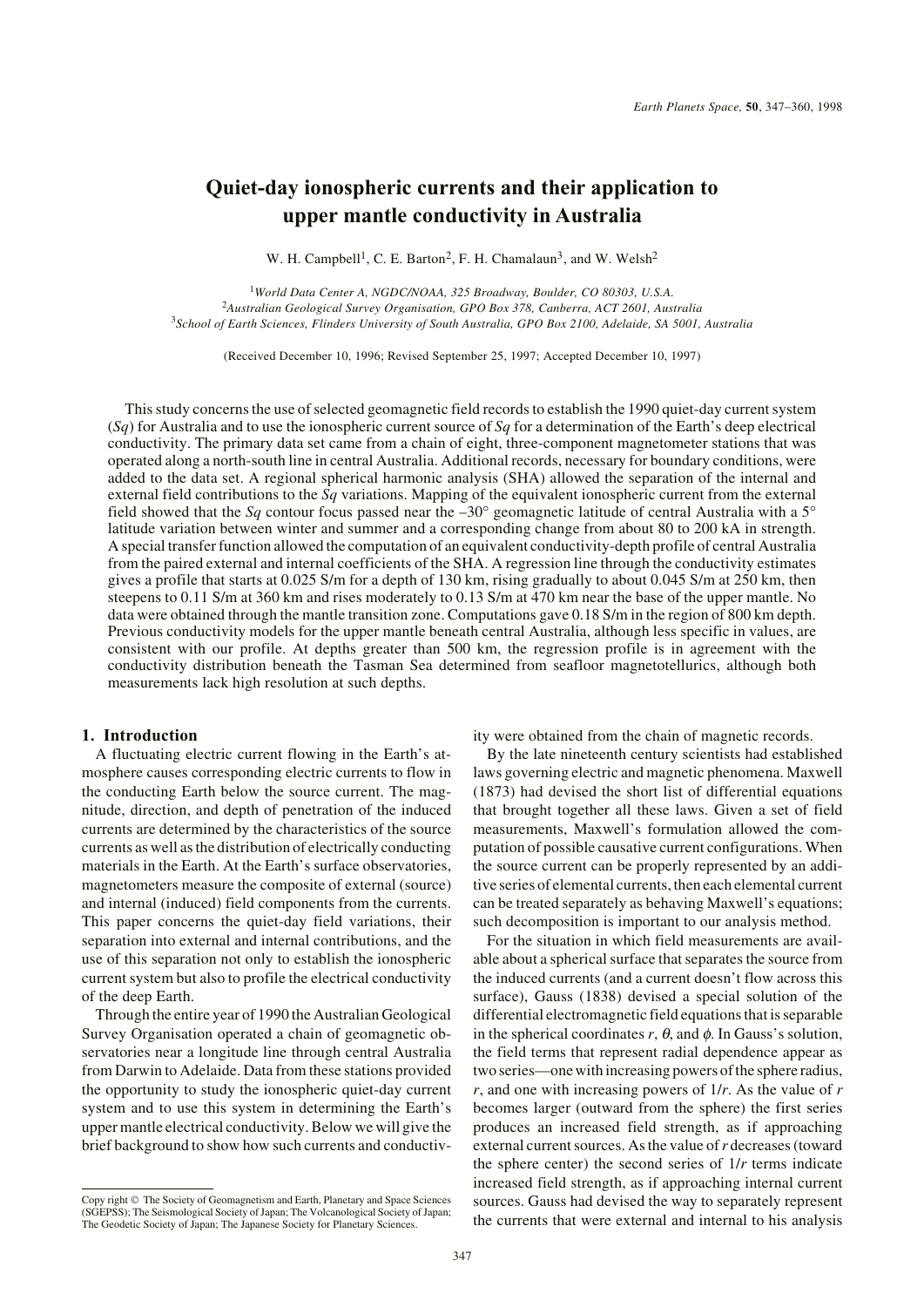sphere. For these external and internal series, there are individual spherical harmonic analysis (SHA) polynomial (Legendre) terms, each having two indices, degree *m* and order *n*. The full field is then represented as paired (external and internal Legendre terms) elemental parts, each satisfying the physical laws.

Gauss applied the SHA method to the global field observations and verified that most of the Earth's main field originated from internal sources. By the turn of the century, the method was also used to show that the daily, quiet-time geomagnetic field variations came mostly from sources of current external to the Earth (Schuster, 1889, 1908); this finding led to the discovery of the ionosphere. We will analyze the quiet fields with this SHA to separate the *Sq* ionospheric source currents from the induced currents within the Earth.

Chapman (1919, and Chapman and Bartels, 1940) introduced a novel variation of the analysis for the quiet day fields. He treated a longitude line of observatories as riding with the Earth under a fixed, subsolar, ionospheric current system. In that way, at each latitude the quiet daily variation (*Sq*) of field in 24 hours represented the field measured around 360° of a sphere. We can call this "cloning" a sphere from a longitudinal "slice" sample. From an induction point of view, this mathematical representation implies a spherical symmetry of the Earth's conducting properties; but the evaluation is only applicable to the original slice longitude. Matsushita and Maeda (1965) used Chapman's method to complete a major global analysis of external and internal *Sq* for north-south continental sectors of the Earth during the solstitial and equinoctial seasons of the solar active year 1958. Variations of the analytical methods have been compared by Campbell (1990).

In 1970 Schmucker published the transfer equations necessary for obtaining a conductivity versus depth profile from the separated external and internal SHA fields. A subsequent series of publications extended the Schmucker work with conductivity analyses of continental half-sectors (Campbell and Anderssen, 1983; Campbell and Schiffmacher, 1986, 1988a, 1988b; Campbell, 1987, 1997; Aurora *et al*., 1995). The method used by these authors first determined a yearly *Sq* change from the selected quiet-day field variation. Then their mathematical technique cloned a sphere (necessary for the Gauss external-internal separation) from the area of interest by modeling opposite hemisphere variations from 6-month, time-shifted versions of the principal data set (called the "mirror-slice" method). After performing the SHA and extracting the external and internal parts of the *Sq* twice each month through the year, each pair of *n* and *m* indices, in each of the 24 analyses, represented the contribution from an elemental field for which the transfer function could provide a single value of corresponding conductivity and depth. A locally weighted regression fitting of the combined results produced a robust conductivity profile of the upper mantle beneath the study area.

A recent investigation of the external source currents and deep electrical conductivity for the India-Siberia region (Campbell *et al*., 1992, 1993; Arora *et al*., 1995) is the latest example of this analytical method. Because the analysis technique, mathematical formulation, and computer algorithms of these authors has been followed exactly (except for adjustments to the Australia region) in the study reported now, it is not necessary to repeat those equations here. However, a general description of the methodology is provided in Sections 3 and 4 below; the interested reader can refer to the India-Siberia papers for greater details.

## **2. The Magnetic Observations**

Eight magnetometers had been deployed along a northsouth transect across Australia to record magnetic field variations during a 13-month interval commencing in November 1989. The program was part of an "Australia-Wide Array of Geomagnetic Stations" (AWAGS) experiment to investigate the space-time patterns of the geomagnetic field over the entire continent and to determine the inductive response of the crust and ocean margins (Chamalaun and Barton, 1993a, b). The instruments were developed at Flinders University of South Australia as self-contained fluxgate units with solid-state data logging, a sensitivity of about 1 nT, and capacity for operating unattended for 4 months

| Name                     | Code | Geographic        |                   | Geomagnetic       |                   |
|--------------------------|------|-------------------|-------------------|-------------------|-------------------|
|                          |      | lat $(^{\circ}N)$ | lon $(^{\circ}E)$ | lat $(^{\circ}N)$ | lon $(^{\circ}E)$ |
| <b>Equatorial Region</b> | EQX  | 9.77              | 134.42            | 0.00              | 205.0             |
| Low Latitude             | LOX  | 1.79              | 133.78            | $-8.00$           | 205.0             |
| Port Moresby             | PMG  | $-9.41$           | 147.15            | $-17.80$          | 220.0             |
| Darwin                   | DAR  | $-12.42$          | 130.87            | $-22.40$          | 203.4             |
| Daly Waters              | DYW  | $-16.27$          | 133.37            | $-26.08$          | 206.4             |
| <b>Tennant Creek</b>     | TCK  | $-19.63$          | 134.18            | $-29.35$          | 207.6             |
| Alice Springs            | ASP  | $-23.81$          | 133.90            | $-33.54$          | 207.7             |
| <b>Mount Dare</b>        | MTD  | $-26.50$          | 135.25            | $-36.09$          | 209.5             |
| Etadunna                 | ETA  | $-28.72$          | 138.63            | $-37.96$          | 213.6             |
| Mable Creek              | MAC  | $-28.95$          | 134.32            | $-38.62$          | 208.8             |
| Composite ETA/MAC        | CEM  | $-28.80$          | 136.50            | $-38.26$          | 211.2             |
| Port Augusta             | PTA  | $-32.48$          | 137.75            | $-41.79$          | 213.2             |
| Macquarie Island         | MCO  | $-54.50$          | 158.95            | $-60.42$          | 244.5             |
| <b>High Latitude</b>     | НIХ  | $-67.00$          | 135.00            | $-75.94$          | 225.2             |
| South Pole Region        | SMX  | $-80.00$          | 130.00            | $-86.10$          | 292.8             |

Table 1. Data source locations.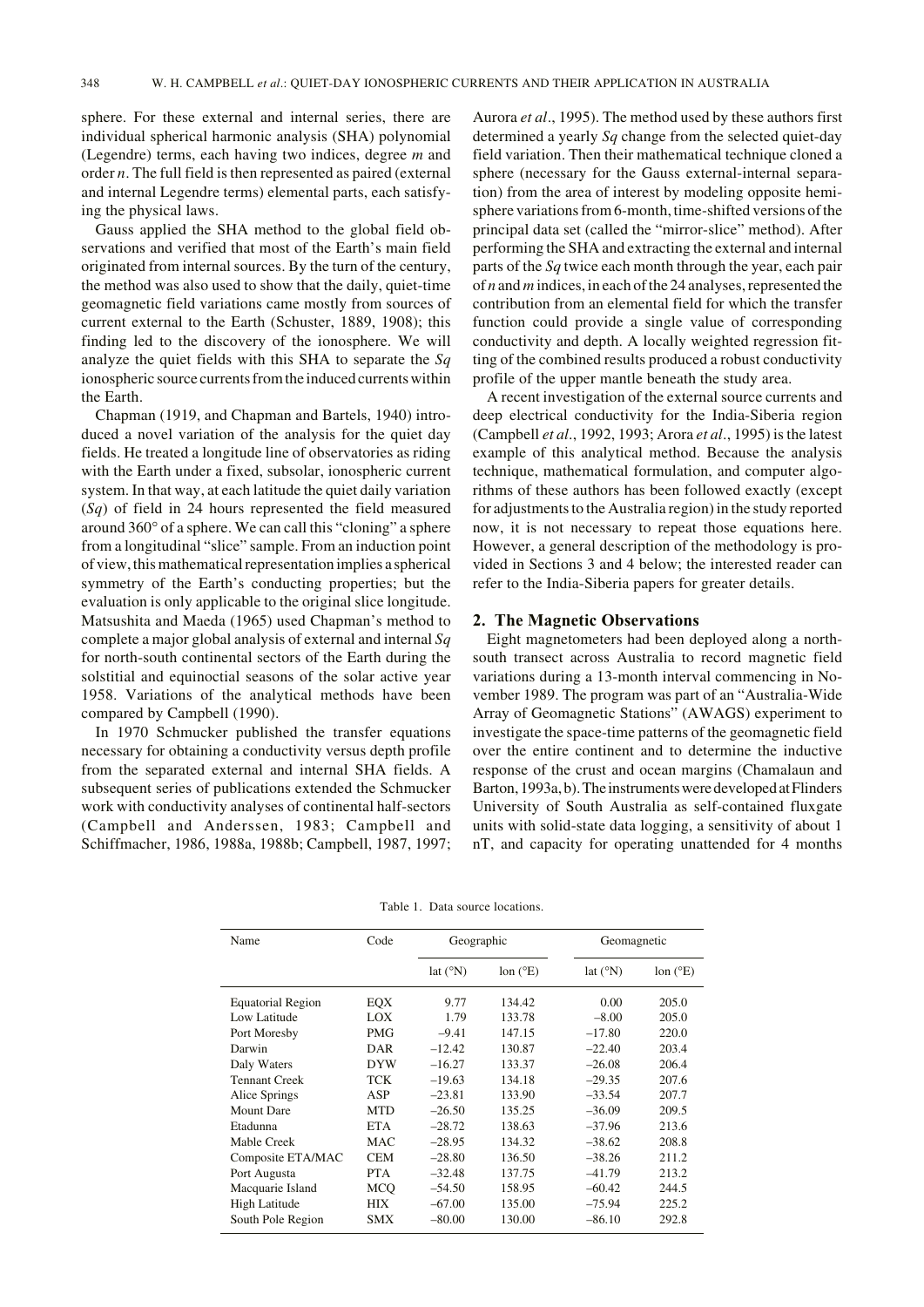

Fig. 1. Location of sites used in the analysis: eight AWAGS stations within Australia, two magnetic observatories adjacent to the Australian continent (PMG and MCQ), and four boundary locations (EQX, LOX, HIX, and SMX) for which fields were reconstructed using the global *Sq* model. All locations are specified in Table 1.

(Chamalaun and Walker, 1982). Three components of the field, together with temperature and time, were recorded at one-minute intervals. For our analysis, 10 data values (centered about each 10-min marker) were averaged to provide 10-minute field samples.

Our analysis technique requires a determination of the *Sq* quiet-day fields along a full longitude line from the equator to the pole in one hemisphere. It has been shown that the principal contribution to the potential function defining *Sq* comes from fields weighted with respect to the proximity of the *Sq* current vortex center (Arora *et al*., 1995). That focus location occurs near –30° geomagnetic latitude over central Australia (Lilley, 1975; Parkinson, 1977; Campbell and Schiffmacher, 1987; Stening and Hopgood, 1991). Therefore, those AWAGS stations nearer latitudes of central Australia would carry the major weight in defining the conductivity profile; stations near the equator and pole provide only the necessary boundary conditions to fill-in a hemispherical profile. Accordingly, to augment the Australian station set, concurrent data from nearby Port Moresby (PMG) to the north and MacQuarie Island (MCQ), to the south, were added. Then, to establish the necessary boundary conditions near the equator and the pole, field values were computed at four locations in these bordering regions (EQX, LOX, HIX, and SMX) from the standard quiet-day field model WDCA-SQ1 (Campbell *et al*., 1989; available as program SQ1MODEL.EXE on world wide web at http:// www.ngdc.noaa.gov/seg/potfld/utilwhc.html).

Table 1 is a list of the station codes, geographic locations, and geomagnetic coordinates of the data sources for our analysis. Figure 1 is a map showing the locations for the data sets. The two adjacent AWAGS stations, Etadunna (ETA) and Mable Creek (MAC) were occupied at complementary half-years. During the analysis, after rearrangement into local time, data from these two stations were concatenated, given a new composite name (CEM), and taken to be located at the mean position of the original stations.

# **3. The Quiet-Day Field**

On days undisturbed by solar-terrestrial field and particle activity the geomagnetic records from a surface observatory display a smooth variation of field during the daylight hours. These variations are dominated by 24-, 12-, 8-, and 6-hr spectral components that change slowly from day to day through the seasons. Laboratory and in-situ studies have demonstrated that these variations arise from dynamo currents created when the conducting *E* region and lower *F* region of the ionosphere are moved through the main field of the Earth by tidal and thermospheric winds (see Chap. 2 in Campbell, 1997).

Figure 2 illustrates the typical summer daytime magnetograms for geomagnetic northward (*H*) and eastward (*D*) components of field variations at the Earth's surface between 50° north and south geomagnetic latitudes. The variations follow a changing pattern that can be separated into local time (LT) pre-noon (0600 to 1200 LT) and afternoon (1200 to 1800 LT) periods; vector arrows in the right column indicate the dominant field direction at each period. The wire segment sketch in the column marked "current" illustrates the equivalent overhead current configuration that would give rise to the dominant morning and afternoon local-time field directions shown as vectors. The vortex pattern at the bottom of the figure combines the current elements to illustrate how a system of two oppositely directed current vortices in the daytime ionosphere produce the observed quiet-day fields at the Earth's surface.

Figure 3 illustrates how, in 24 hours, a southern longitude chain of magnetic observatories on the Earth's surface, will pass under an ionospheric dynamo current vortex. These locations will sample the Southern Hemisphere of a spherical surface that separates the external (source) and internal (induced) fields on a quiet day. In the analysis, small differences in longitude of the stations are adjusted by arrangement of the field variations in local time. An analysis field pattern for comparable locations in the opposite hemisphere is obtained by shifting the date in 1990 by 6 months and changing signs of the appropriate field components to conform to a reversed source-current vortex (Campbell, 1990).

The analytical method can be visualized in this way. Consider the situation that we wish to explore the currents and conductivity for an Earth half-sector (as a half-section of an orange). We need a full sphere to use Gauss's method of separating the external and internal currents, and need the SHA coefficients for the transfer function defining the conductivity profile. We clone our hemisphere by the transformation of 24 hours in time to 360° degrees in longitude (Campbell, 1990). This procedure is equivalent to saying that for the mathematical analysis, deep conducting layers uniformly similar (in longitude) to that below the stations is modeled. That is as if we have cloned a halforange from our half-section. Next, we mirror values to the opposite analysis hemisphere by simply shifting the variation at comparable locations by 6 months (summer in one hemisphere matches winter in the other) and changing some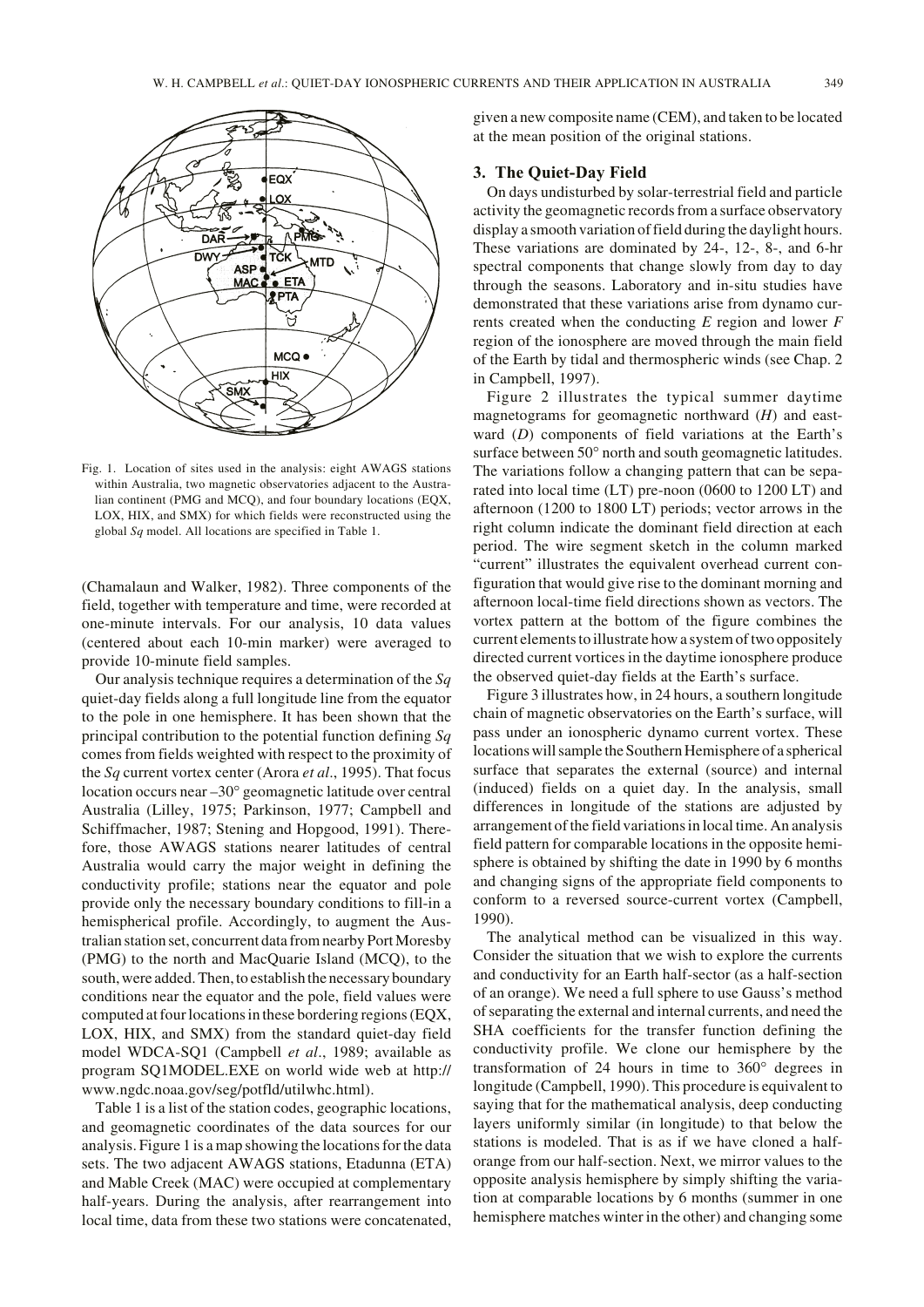

Fig. 2. *Sq* current vortex patterns inferred from *H* and *D* field directions. Equivalent current that would flow in above-surface wire segments to cause the observed *H* and *D* fields are sketched to the right of each *H* and *D* diagram along with the *H* and *D* field vectors. The daytime fields in the Northern and Southern Hemispheres are consistent with the *Sq* ionospheric current vortices depicted at the bottom of the figure.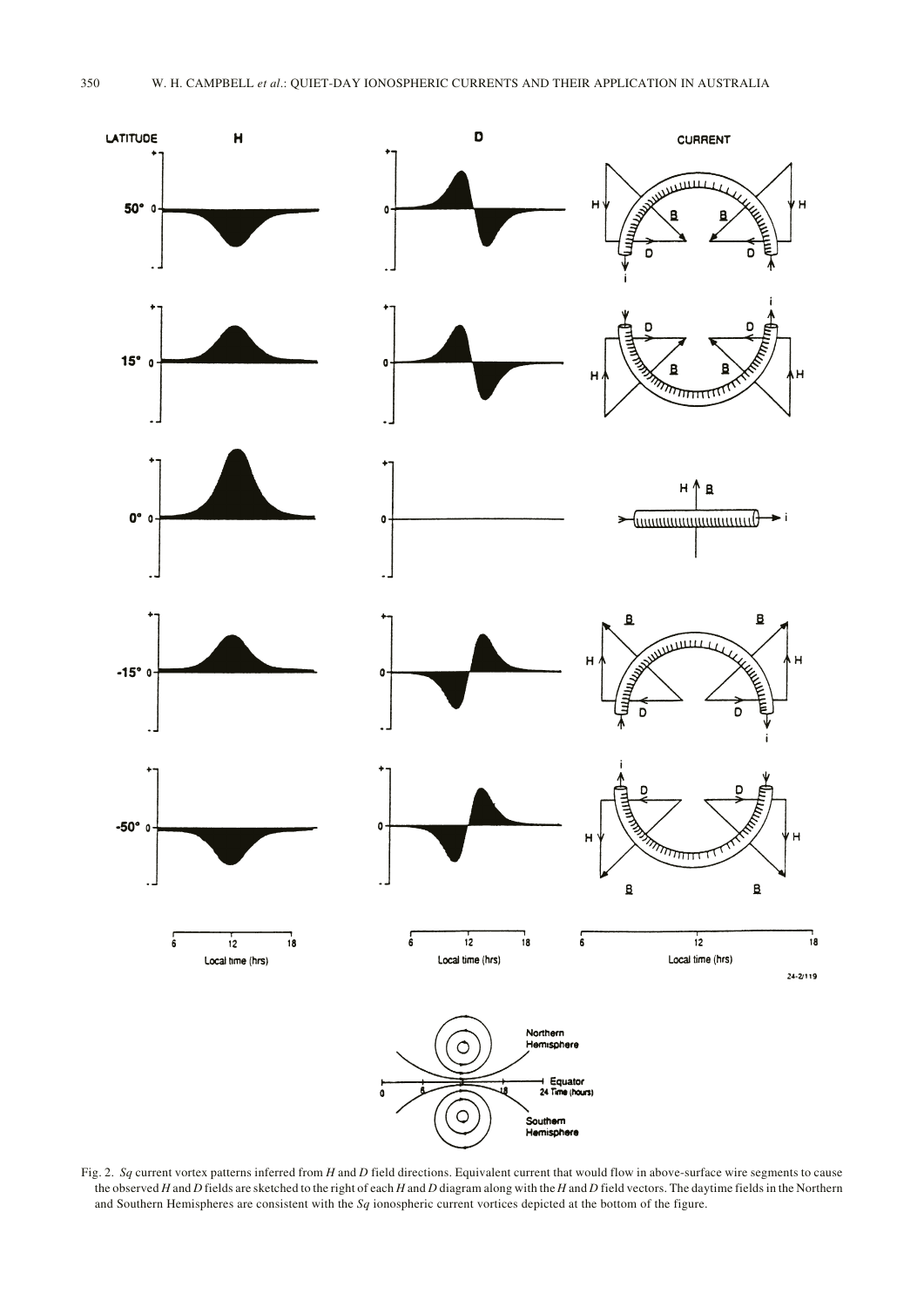

Fig. 3. Procedure for mapping the *Sq* equivalent current system (nested curved lines) using a north-south transect of geomagnetic field observatories (dots connected by straight lines) at the Earth's surface. The current system is assumed to be fixed, with respect to the Sun-Earth line, at about 100 km above the Earth's surface while the observatories rotate beneath the currents. The 24-hour magnetometer records at the line of observing stations represent a sample of the current system over a complete analysis hemisphere.

field signs. Then our sphere is complete (a whole orange from the half-section) and we can proceed with the SHA. However, the analysis results apply only to the initial longitude chain of stations in the region from which the data were obtained. In effect, the cloning and mirroring are boundarycondition devices to allow the mathematical analysis of a limited region of interest. The procedure is analogous to a Fourier analysis, in which a represented variation through a specified time interval is assumed to repeat indefinitely for intervals before and after the principal interval so that a special mathematical procedure can be applied.

Figure 4 is a flow diagram to illustrate the full data processing routine. The relevant equations can be found in the references to the method given in Introduction (Section 1). The analysis starts with three categories of input: the selected quiet days of 1990, the 3-component measurements of field values at the observatories, and the boundary value field variations (near the equator and pole) synthesized from the global quiet day model.

There were 63 days in 1990 in which the global geomagnetic disturbance index, *Kp*, had all 8 daily values less than  $3<sub>o</sub>$  and, at the same time, had no previous day values greater than 4o (see p. 160 of Campbell, 1997, for explanation of the *Kp* index). These days were taken as preliminary "quiet day" recordings. We shall see that more severe restrictions later reduce this number. All observatories had 10-min sample records available except Port Moresby where the scalings provided were 60-min average values. The original recordings of field were in Universal Time (UT) as orthogonal north, east, and into-the-earth components of

field as *X*, *Y*, and *Z*. Considerable effort was expended to eliminate random spikes in the original records and to remove sudden shifts in baseline levels.

After the *X* and *Y* records were transformed to the magnetic northward (*H*) and eastward (*D*) coordinate system, the data for each component were Fourier analyzed for each quiet day. With a removal of the daily trend and baseline, the spectral coefficients were defined to the sixth harmonic (24- , 12-, 8-, 6-, 4.8-, and 4-hr Fourier components). These coefficients were then appropriately phase-shifted to represent the variation in mean local time at each station.

At this point, each daily coefficient was examined for its consistency with gradual change through the year so that disturbed days, not initially indicated by large *Kp* values, could be removed. If a coefficient value varied more than two standard deviations from the four adjacent neighbors (two earlier and two later coefficients), the value was replaced by the mean of the four neighboring coefficients, and the date was recorded in a temporary "BADDAY" list. After all components of every station were evaluated for such outliers, the temporary BADDAY list was examined. If there were 10 or more outliers for a given day, that day was transferred to a permanent BADDAY file. These BADDAY selections were then removed from the selected quiet days. There were 26 days in the BADDAY file; that left 37 days for the *Sq* study. Fortunately, these days were adequately distributed through the year to represent the seasonal change. A determination of coefficient values at exactly evenly spaced intervals through the year was obtained from a linear extrapolation using the selected quiet-day values.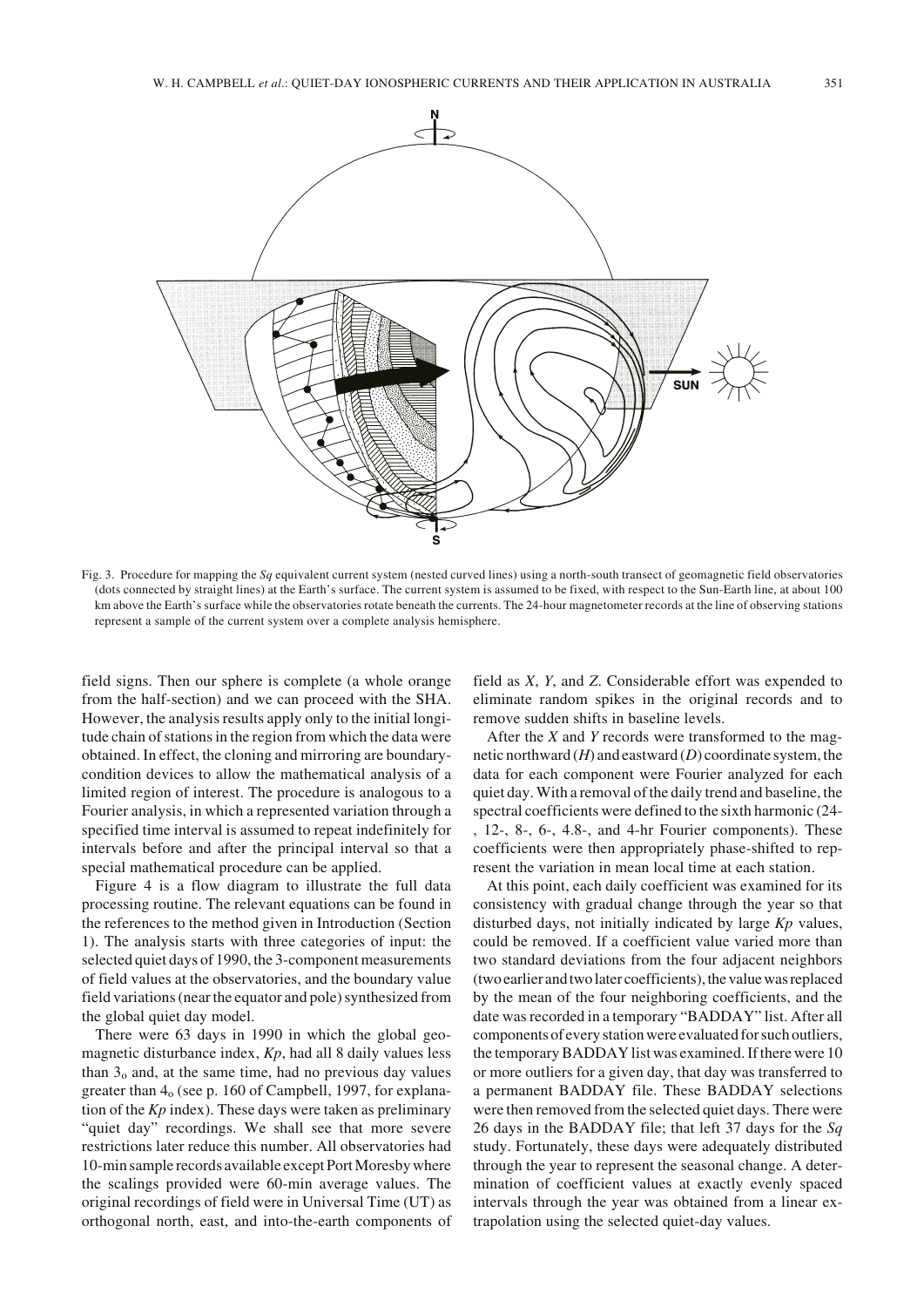

Fig. 4. Flow diagram for analysis of the quiet-day field variations and upper-mantle conductivity. The analysis follows the procedure described by Campbell (1990), Campbell *et al*. (1992, 1993), and Arora *et al*. (1995).



Fig. 5. Spectral power for external and internal parts of the field obtained from the spherical harmonic analysis, SHA (see Campbell, 1990, for the mathematical expressions). Using the SHA degree and order indices, *n* and *m*, the left diagram shows the daily variation contributions as log Fourier power versus index *m*; right diagram shows the latitude contributions as log Legendre power versus (*n*-*m*). A power value of 0.1 corresponds to an amplitude of the spectral component of about 0.3 gamma.

A second, full-year Fourier analysis was carried out on each station data set of the evenly spaced, year's coefficients to determine the mean, linear trend, and the 12-, 6-, 4-, and 3-month harmonic variations. Only the annual and semiannual variations were of significant size. The final, double Fourier series representation of station coefficients then allow the reconstruction of the *Sq* for the station on any day of the year.

The next task was to model the best smooth latitude representation of the quiet fields. Again, each Fourier coefficient was treated separately as a value that had an identified latitude (of the contributing location). The smoothing started with a linear interpolation between the values, and involved polynomial fitting and running-variable-window smoothing (see Campbell *et al.*, 1992) to yield 2° geomagnetic latitude representations of each coefficient. The latitude file of these smoothed double Fourier series values (called file 90A1-3X8.DAT) allowed us to recreate the three orthogonal field components on any quiet day of 1990 at any selected latitude within the analysis range.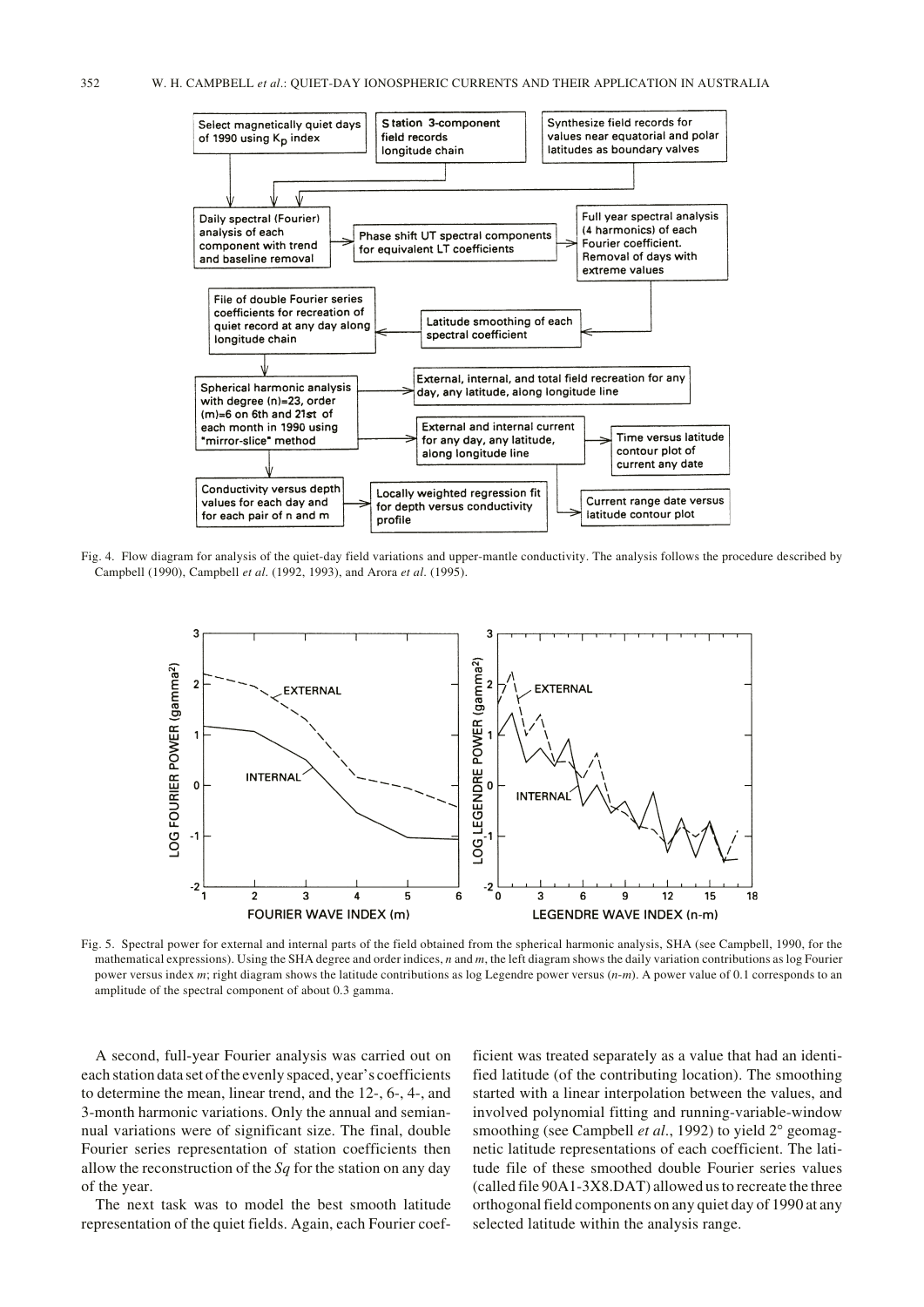

Fig. 6. Sample of the three-component (*X*, *Y*, and *Z*) quiet day field variations for January 15 at the northern and southern ends of the AWAGS station chain, Darwin and Port Augusta. These sites represent locations equatorward and polarward of the central Australia quiet-time current vortex. Amplitudes (1 gamma = 1 nanotesla) are indicated to the left. Universal Time is given in hours on the horizontal axis. Left column represents the total (external plus internal) *Sq* variation; center column displays the external (source) field contribution; right column displays the internal (induced) field contribution. Note the phase and amplitude changes between the last two columns and between the stations.

# **4. External and Internal Fields and Currents**

For the 6th and 21st day of each month of 1990 a spherical harmonic analysis (SHA) of field data sets, obtained from the file 90A1-3X8.DAT, was computed to degree  $n = 23$  and order  $m = 6$ . This means that the maximum number of waves

used to represent the field along a 360° great circle of geomagnetic longitude was 23; or  $360/n = 15.7^\circ$  in wavelength. In the 24-hr representation of the field variation, the shortest component was a 24/*m* = 4-hour oscillation.

Figure 5 shows the power distribution of the separated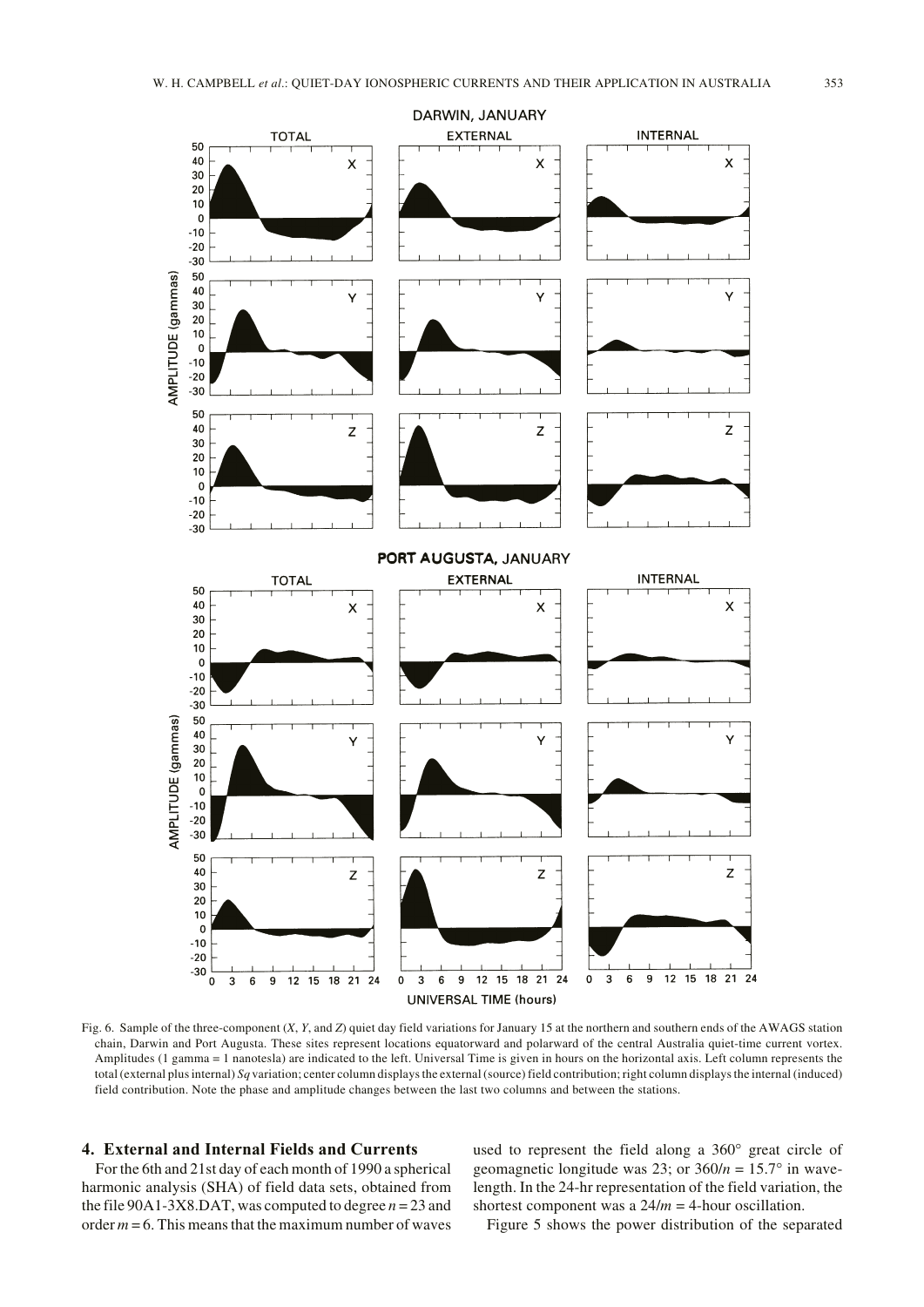external and internal coefficients for the SHA of the summertime (21 December) quiet-day fields. The distribution of Fourier power (for order *m* wave index) indicates that by *m* = 6 the external fields have entered the noise levels near 0.6 gamma (log of 0.36 gamma<sup>2</sup> = –0.44). We should expect this result because the quiet days have only small contributions below  $m = 4$  (the 6-hr component). Figure 5 also shows that the external Legendre power reaches this same gamma level at *n*-*m* values between 8 and 9. That corresponds to wavelengths of about  $360/(n-m + 1) = 36^{\circ}$  to  $40^{\circ}$  along a great circle of longitude; variations of shorter wavelengths are near noise levels. Some randomness of behavior seen in the figure reflects residual data noise.

The external and internal spherical harmonic coefficients allow us to separate the corresponding contributions to the surface field. In Fig. 6 we show the reconstructed *X*, *Y*, and *Z* components of fields for representative winter (21 June) and summer (06 January) conditions at the northern (Darwin) and southern (Port Augusta) ends of the chain of AWAGS stations. Here, the *H* and *D* components have been rotated to the *X* and *Y* directions and translated from Local Time to Universal Time to aid the Australian workers in comparing these results with their typical recordings. Note the relative amplitudes and phase differences of the external and internal contributions. These features arise from the effects of the conducting Earth.

The mapping of external (source) equivalent currents above the study region is readily established from the output of the SHA analysis (Campbell and Schiffmacher, 1987). Displaying the 21st of each month, Fig. 7 illustrates that annual pattern of current contours forming the typical clockwise Southern Hemisphere *Sq* vortex. There is 10 kA of current flowing between each contour line in the direction indicated by the arrows. A polar cap midnight zero level is assumed for the plot. Note the focus summertime (January) maximum of about 200 kA and the wintertime (June) minimum of about 80 kA. Code letters for the sites (Table 1) which were sources of the magnetic data are indicated to the



Fig. 7. The annual pattern of equivalent external current contours above the study region in central Australia computed from the SHA for the 15th of each month in 1990. Current values are indicated in 10 kA units; there is 1 kA of current flowing between pairs of contour lines (more current in dense contour regions). The typical Southern Hemisphere clockwise vortex is displayed with changing focus positions illustrated in Fig. 8.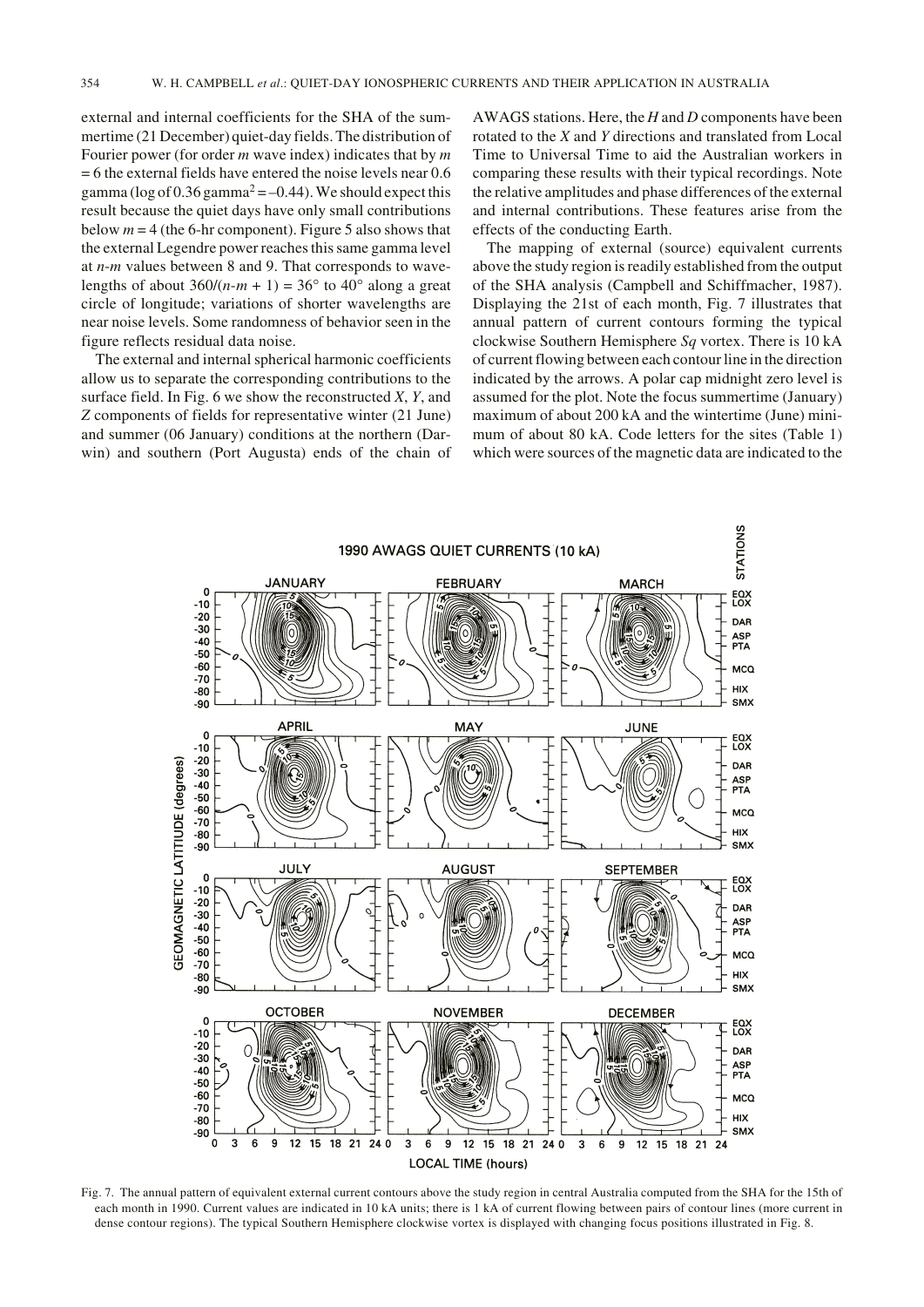

Fig. 8. Day of year (months in 1990 indicated at bottom) versus geomagnetic latitude (given at left) representation of the daily external current range, at each latitude, for the *Sq* equivalent currents displayed in Fig. 7. Contour units are 10 kA. To the right is the latitude location of the analysis stations, indicated by the code letters of Table 1. The seasonal track of the *Sq* vortex focus (represented by the dashed line) is determined from the latitude of maximum range for each day.

right. Note the *Sq* focus location near Alice Springs (ASP).

Figure 8 summarizes seasonal features of the monthly external current contours. Here, a single parameter, the daily range of external current, is shown for the analyzed 6th and 21st of each month through the spread of southern latitudes followed in the SHA. The contours are given in 10 kA steps. The track of the daily *Sq* vortex focus near  $-30^{\circ}$  geomagnetic latitude is indicated by a dashed line. In 1990 there was about 5° northward movement of that focus from summer to winter.

# **5. Upper Mantle Conductivity**

For each SHA (two for each month for this 1990 data set) paired external and internal coefficients can be grouped by Legendre degree and order into values of (*n*-*m*) corresponding to the wavelengths around a great circle of longitude. Gauss's (1838) analysis not only allows us to separate the internal from the external parts but the separated terms allows us to treat pairs of corresponding degree and order as separate entities in the field computation. Transfer functions are used to determine a conductivity-depth profile of the subsurface that could be responsible for the observed induced internal fields (see references in introduction section above). For each pair of entities (external and internal) we took only the SHA coefficients having values greater than 0.5 gamma. We followed the earlier studies (Campbell *et al*., 1994; Arora *et al*., 1995) that showed only the values with  $(n-m)=1$  to be significant because the higher  $n-m$  values have been associated with disturbances originating in polar regions. Together with two other computational restrictions (see Arora *et al*., 1995) we obtained 45 separate conductivity values ranging in depth from 130 to 807 km. Our analysis method depends upon the averaging of values from the distribution of these many individual depth-conductivity determinations. The most likely profile was obtained from the scattered values by using a locally weighted regression fitting described by Cleveland (1979).

In Fig. 9 the asterisks illustrate the conductivity-depth computation results. The line-connected dark circles are the regression fitted values. The analysis method depends on the use of a number of determinations to overcome a variability whose scatter reflects such features as random instrumental drifts, magnetic field contributions produced by other than quiet-time field conditions, and a variability of the source current location. Although the scatter indicates that some inflections in the regression line may be poorly constrained, the trend in the conductivity-depth profile is clearly supported.

The profile starts at 0.025 S/m at a depth of 130 km and rises gradually to about 0.045 S/m at 250 km. The profile then steepens to 0.11 S/m near 360 km and rises more gradually to about 0.13 S/m at 470 km. There were no further conductivity values until the region of near 800 km is reached showing about 0.18 S/m.

# **6. Discussion**

A study of the Australian *Sq* for the extremely quiet year, 1965, had been undertaken earlier by Campbell and Schiffmacher (1987, 1988a). In that investigation, boundary stations, PMG and MCQ were also used. However at that time, only data from Gnangara (near Perth) and Toolongi (near Melbourne) were available from the Australian mainland; both were well away from the *Sq* current focus. Therefore, that earlier study was considered to be only a preliminary representation of the Australian quiet-time current system.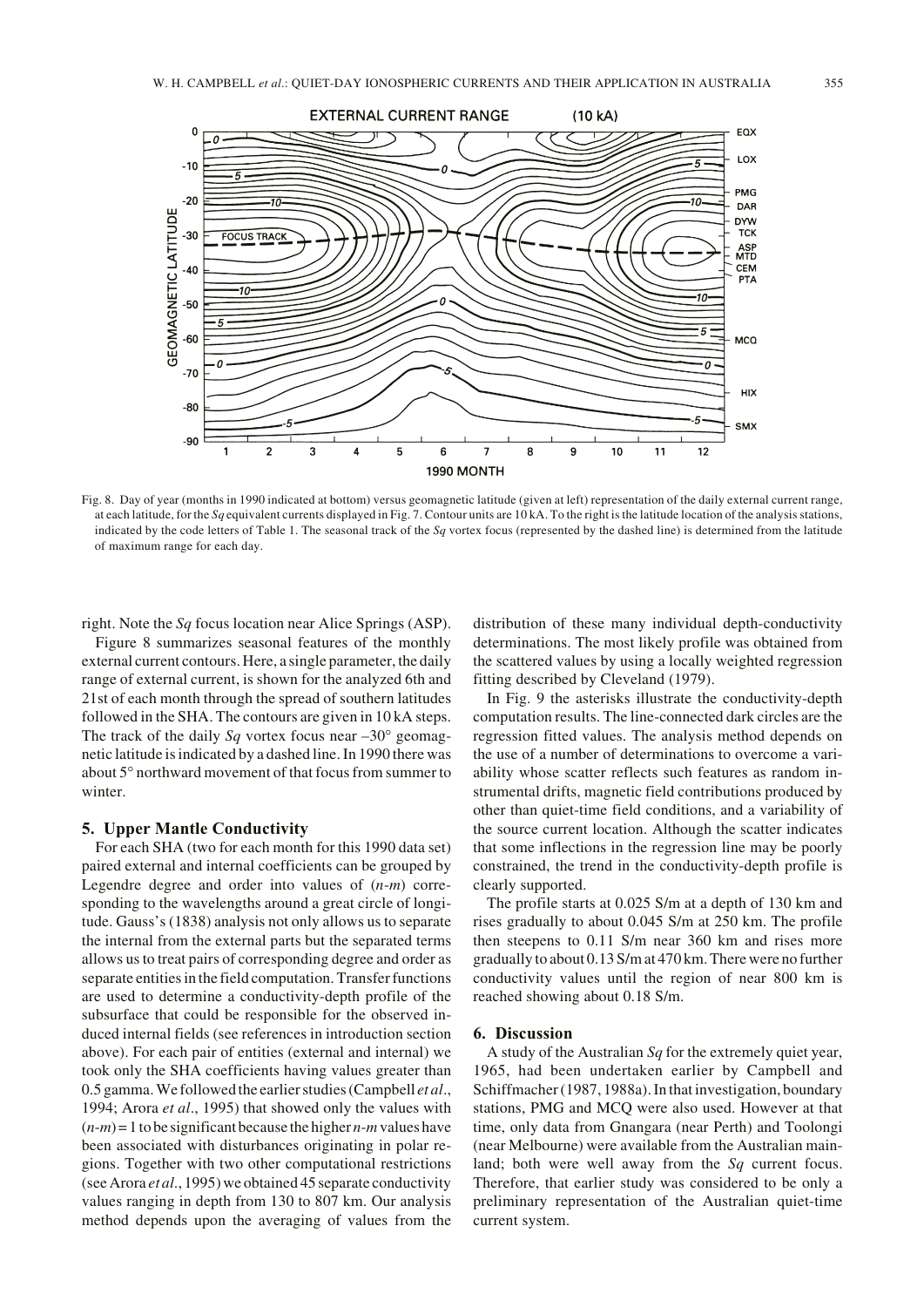

Fig. 9. Electrical conductivity-depth profile of the upper mantle and transition zone based on the Australian Hemisphere model of the quiet daily variation. The solid dots are the locally-weighted regression (Cleveland, 1979) best estimates of the conductivity obtained from the separately computed values (shown as asterisks). Straight lines, solid and dashed, connect the conductivity determinations to emphasize the profile.

The computed yearly track of the external current vortex center appeared in approximately the same locations for 1965 and 1990 with a similar seasonal variation. However, our presently measured summertime and wintertime currents are about 1.5 and 2.4 times as large, respectively, than their 1965 counterparts. This result is consistent with Campbell and Matsushita (1982), who found active year *Sq* currents to be 1.6 and 3.0 times as large, respectively, as the seasonal quiet year currents. The year 1965 remains the quietest on record for international geomagnetic activity, but 1990 was not a particularly quiet year. The change in activity level from an annual sunspot number of 15 in 1965 to 143 in 1990 certainly means that the upper atmosphere ionization and thermospheric wind system (causing the dynamo currents) were greater in 1990 due to greater solar output (see Hoyt and Schatten, 1997). More days of higher *Kp* index must have been included in the 1990 data sample than in the 1965 analysis.

The earlier mantle conductivity profile of Campbell and Schiffmacher (1987, 1988a) can be compared with our new profile in Fig. 10. The new values are seen to be consistently higher than the old ones by about half-an-order in magnitude. The difference probably reflects the poor mid-latitude continental sampling along the nominal N-S transect in the earlier study, there being only two stations; Toolangi in the extreme southeast of the continent and Gnangara in the extreme southwest (3000 km away), with neither near the locus to the *Sq* focus. Such location could produce larger errors on the earlier estimates of Campbell and Schiffmacher. However, the results do suggest that there may be detectable lateral differences in the electrical conductivity structure of the sub-continental mantle.

It is generally accepted that the mantle is essentially isochemical and that the seismologically-determined boundaries in the mantle are associated with petrological phase changes (Jackson and Rigden, 1997). Whether these boundaries are linked with resolvable changes in electrical conductivity remains unclear, although the present laboratory evidence (Peyronneau and Poirier, 1989; Constable and Duba, 1990; Constable *et al*., 1992, Poirier and Peyronneau, 1992; Duba and Constable, 1993) favors a smooth temperature-controlled variation of conductivity through the mantle (noted by Heinson and Constable, 1992). In particular, laboratory measurements to date suggest that there are no major transitions in conductivity in the mantle at 400 km. Nevertheless, the shape of Fig. 9 does suggest some mantle zonation, so it is worthwhile comparing our model with the inferred seismological and petrological boundaries.

The upper mantle (at depths shallower than about 350 km) exhibits distinct lateral heterogeneity with lowest seismic velocities below mid-ocean ridge systems, and highest velocities beneath old continental blocks extending to depth of 250 to 300 km. This lateral variability in seismic velocities is believed to be primarily thermal rather than compositional in origin because of the weak velocity-composition dependence in the ultramafic lithologies that dominate the upper mantle (Jackson and Rigden, 1997).

The major mantle discontinuities occur in the transition zone (350 to 750 km) and are attributed to two pressureinduced phase changes as peridotic upper mantle minerals (60% olivine by volume, pyroxenes, garnet, and minor constituents), with crystal structures based on SiO4 tetrahedra,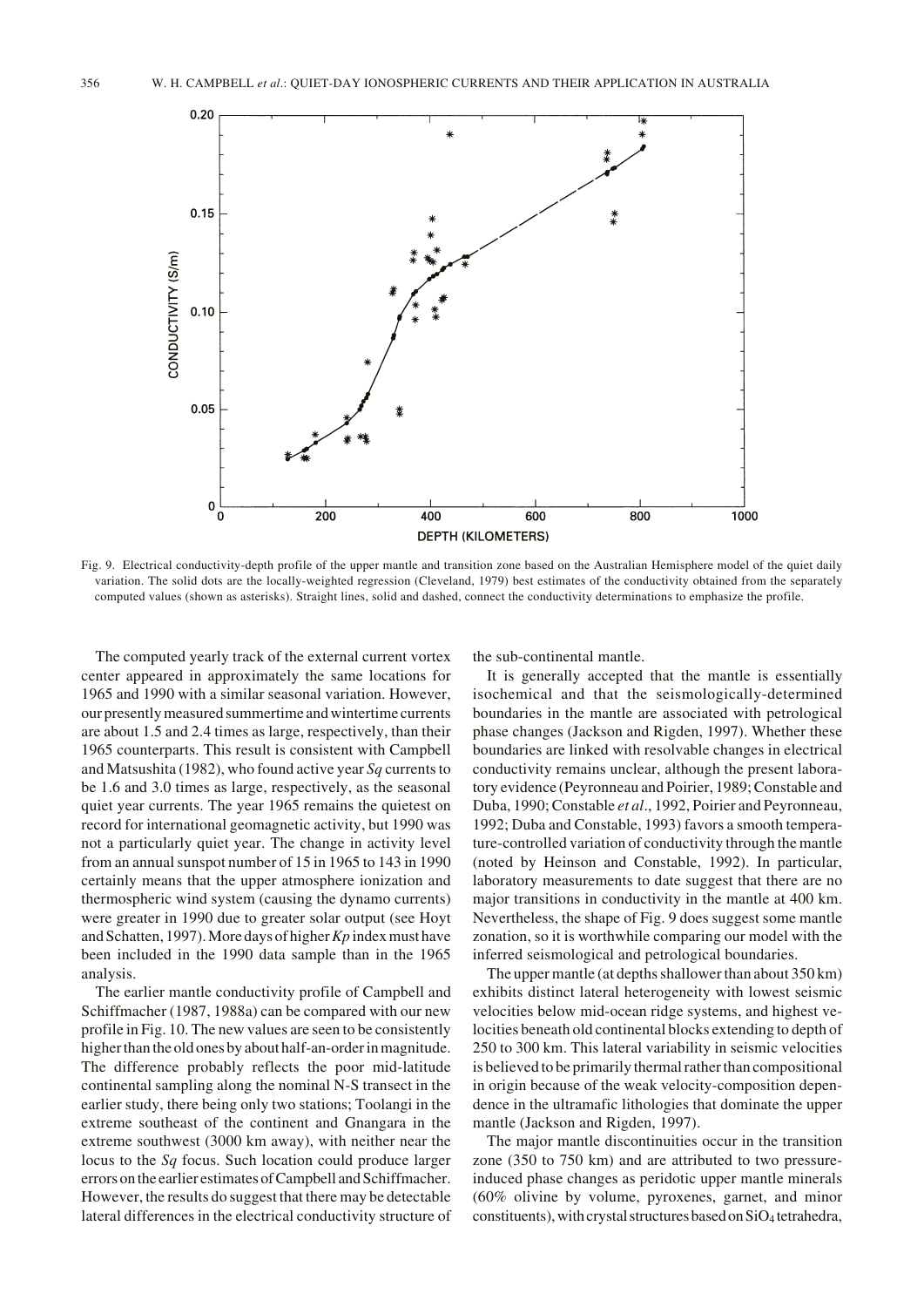are progressively replaced by denser, stiffer structures having octahedrally-coordinated silicon. Jackson and Ridgen (1997) concluded that the phase changes of olivine to wadsleyite and, subsequently, the disproportionation of ringwoodite to yield  $(Mg,Fe)SiO<sub>3</sub>$  perovskite and magnesiowustite occur within very restricted pressure ranges that are consistent with depths and sharpness of the 410-km and 660-km discontinuities that are observed world-wide (e.g., Shearer, 1991). Minor discontinuities have been reported at greater depths. In the Australian region, the 410 km and 660-km boundaries are clearly evident, but a 520 km seismic discontinuity is not generally identified. The base of the lithosphere is marked by a boundary at 210 km (cf. Kennett *et al*., 1994). This feature is not clearly resolved throughout the region and is attributed to fluctuations in seismic anisotropy rather than to chemical composition or phase changes (Kennet, personal communication).

The boundaries discussed above are marked on Fig. 10. Our conductivity profile does not resolve a discontinuity at the base of the lithosphere at 210 km, but starts to rise at about 250 km. The conductivity increases most rapidly with depth through the upper mantle to its base at a depth of about 350 km. This behavior does not match a specific seismic discontinuity, but does correspond to the maximum depths at which the roots of old continent are detectable in seismic data. We have no conductivity estimates between 470 and 730 km, but any substantial variation in conductivity through this region seems to be ruled out because the regression fit changes by less than 0.05 S/m over this interval.

Figure 10 also shows a selection of global-average conductivity profiles for the mantle. The models of Bott (1982) and Stacey (1992) are notional curves based on a synthesis of many individual results. Our estimates for the lower mantle conductivity appear to be consistently lower by almost an order of magnitude, than the global ones. In the upper mantle our estimates are higher, again by about an order of magnitude, than the global estimates, with the exception of Parker's (1971) Backus-Gilbert inversion result. These systematic differences are quite big, even given the large uncertainties in the mantle conductivity estimates, and suggest that either the earlier determinations are in error or that major regional variations should be considered.

For reasons mentioned earlier, our analysis uses data from the equator to the pole, but is weighted towards data from latitudes near the *Sq* focus. Consequently, should there be any detectable lateral variation in mantle conductivity, we would expect our conductivity values to be a better match to regional profiles from central Australia than to global averages. A comparison with profiles obtained for the Australian region by geomagnetic depth sounding (GDS) methods is shown in Fig. 11.

Lilley *et al*. (1981; we will call this reference LWS) found "a substantial difference in conductivity structure between central and southeast Australia. Beneath central Australia,



Fig. 10. Comparison of the Australian hemisphere conductivity profiles with global models. The new result for the Australian hemisphere is labeled CBCW (solid squares); CS 1988 (open squares) is the earlier Australian hemisphere result of Campbell and Schiffmacher (1988). The various global models are labelled according to their bibliographic references.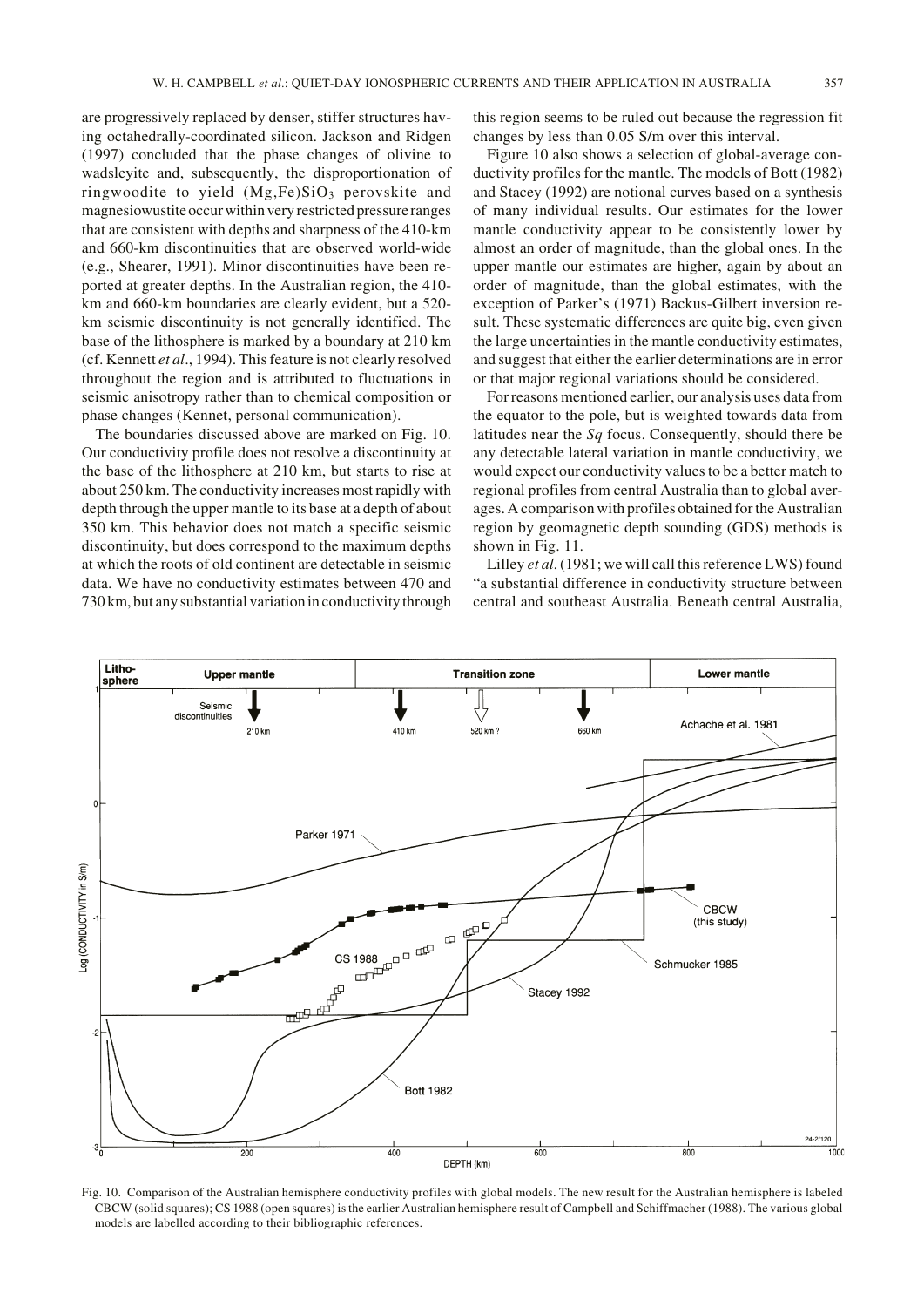the structure is consistent with a traditional continental geotherm and published laboratory measurements on the temperature dependence of the electrical conductivity of recognized upper-mantle crystalline olivine materials". Note that eastern Australia is geologically younger and geophysically distinct from central Australia. In Fig. 11, the shaded zone shows the range of models designated by LWS to be acceptable fits to GDS data for central Australia. Our conductivity profile, shown as a bold line with solid squares in Fig. 11, lies substantially within this range, falling outside it only at depths greater than 550 km (where all models have poor resolution). By contrast our regression profile is clearly a poor fit to LWS's range of acceptable models for eastern Australia (hatched region in Fig. 11).

Takeda (1991) has studied electric currents induced in the ocean by *Sq* fields and believes that our conductivity measurements may be affected by the ocean. We do not consider his oceanic work as applicable to our continental results. Our analysis is naturally weighted toward the region of the *Sq* current focus, which is located midcontinent for this Australian region. In addition, contrary to that author's statement that our method assumes "the induced currents flow only in the mantle", our computations do not assume a depth to the conductivity but rather let the relationships of the observed external and internal fields determine the profiles.

No GDS studies have yet been completed in the equatorial sector of our longitudinal transect. Likewise, we have no information for the Southern Ocean (although F. E. M. Lilley is currently undertaking one such study). However, White and Heinson (1994) have followed earlier GDS work by White and Polatayko (1978, 1985) to obtain an electrical conductivity profile for the continental-ocean boundary of South Australia (using a transect of stations going from the land to just beyond the continental shelf south of station PTA in our Fig. 1). Their profile is marked as a short-dashed line in Fig. 11 with uncertainty estimates (Heinson, personal communication) shown by the dotted zone. Our profile



Fig. 11. Comparison of our Australian Hemisphere profile (squares and bold line) with regional electrical conductivity models. The shaded zone shows the range of acceptable models that fit magnetometer array data for central Australia (Lilley *et al*., 1981); the hatched zone shows the range of models that fit array data for southeastern Australia (by the same authors). Models for the middle of the Tasman Sea (Ferguson, Lilley, and Filloux, 1991) are shown by the bold stepped dashed line (site TP3) and the stepped thin line (site TP4). WH(1994) is the result of White and Heinson (1994) that was based on a transect of the GDS stations across the continent-ocean boundary of South Australia. HL(1993) is the profile obtained by Heinson and Lilley (1993) from a re-analysis of the Tasman sea data. Below about 400 km, all the models lack resolution. Observe the uncertainty in WH(1994), shown stippled; HL(1993) could have been placed at 0.1 S/m without affecting the fit to the data.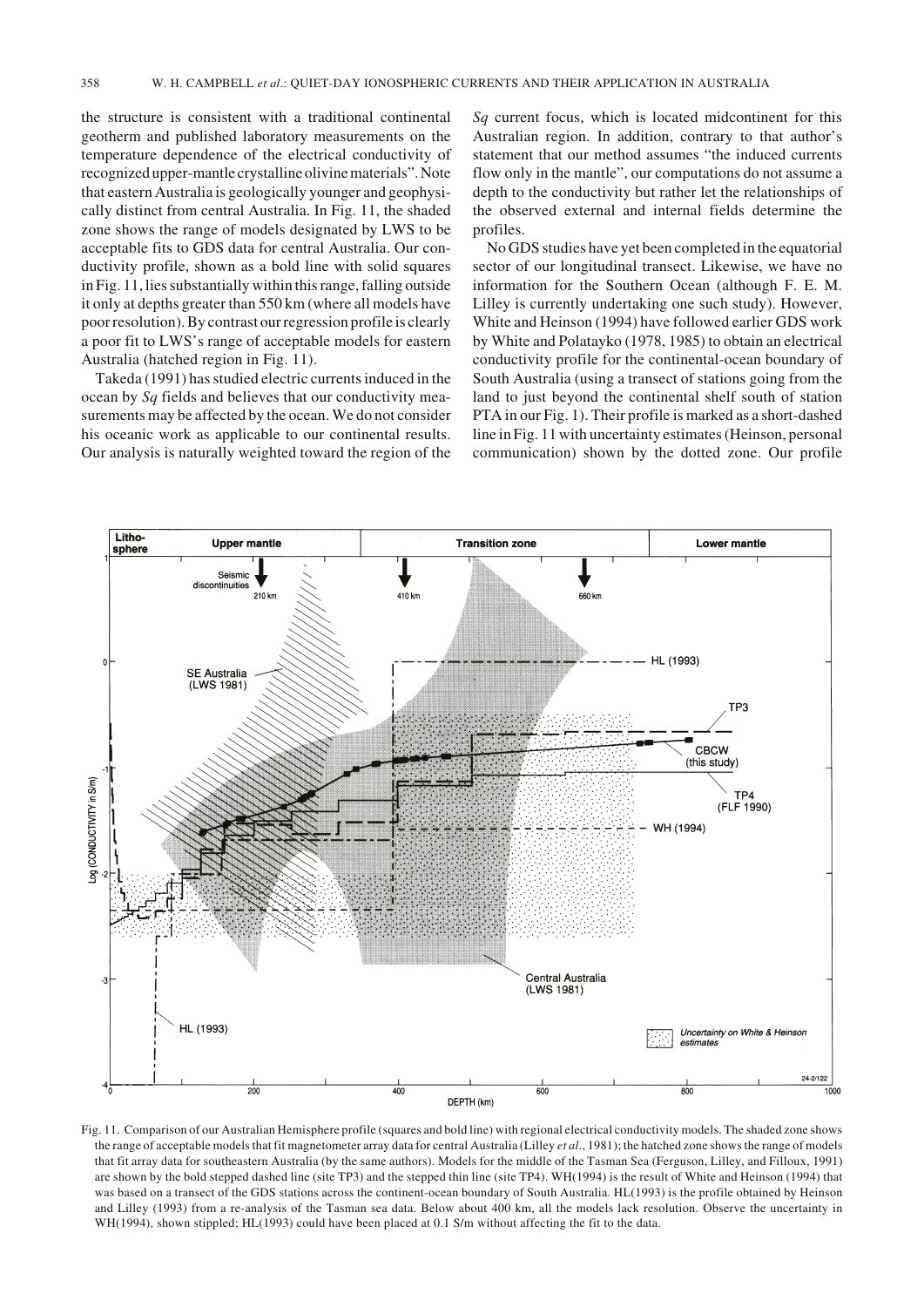indicates a conductivity about an order of magnitude greater than White and Heinson's in the Upper Mantle, but better agreement (given the very large uncertainties) in the Transition Zone (i.e. below about 400 km).

We may also compare our results with profiles obtained by Ferguson *et al*. (1991) for the middle of the Tasman Sea (sites TP3 and TP4 between the Australian mainland and Lord Howe Rise). Ferguson *et al*.'s conductivity profiles are shown in Fig. 11 by the long-dashed and continuous lines, respectively. There is good general agreement with our new profile; the Tasman profiles having lower conductivities than our model above 400 km, and similar values below. Heinson and Lilley (1993) have applied a more sophisticated analysis of the Tasman Sea data incorporating thin-sheet modelling of the ocean layer and a technique to remove 3- D distortion from the observed seafloor MT data. Heinson and Lilley's profile is shown as a dash-dot line in Fig. 11. They required a conductivity of less than  $10^{-4}$  S/m for the lithosphere in order to fit the observed anisotropy in seafloor MT data, but apart from this feature, Heinson and Lilley's profile is similar to those of Ferguson *et al*. (1991) for TP3 and TP4. All the profiles lie within LWS's range of acceptable models for central Australia.

The comparisons we make with models at depths greater than 400 km must be treated with caution because all the models lack resolution at such depths. The scale of this uncertainty is illustrated on Fig. 11 graph of White and Heinson's (1994) model (shown stippled); changes in conductivity of two orders of magnitude can be made without affecting their data fit.

### **7. Conclusions**

A new model of the *Sq* current system for the Australian "hemisphere" for 1990 has been obtained from magnetometer data using a chain of geomagnetic records going from the equator, through central Australia, to the pole. Summertime and wintertime ionospheric currents in 1990 had focus values of 200 and 80 kA and were 1.5 to 2.4 times greater, respectively, than they were in the solar-quiet year of 1965. The yearly track of the *Sq* current focus that passes across central Australia has a seasonal position and movement that were similar in 1965 and 1990.

The mantle electrical conductivity profile obtained from the *Sq* model is dominated by data from the central Australian mainland. The principal features of the new profile are (1) the conductivity gradient thought the lower part of the upper mantle is steeper than in the transition zone, (2) the base of the Australian lithosphere and seismic discontinuities at 410 km and 660 km are not evident in the profile, (3) conductivities are higher than average global models for the upper mantle, broadly similar in the transition zone, and lower in the lower mantle, (4) the profile lies within the range of models determined from earlier array studies in central Australia for the upper mantle and into the transition zone, and (5) at greater depths, below about 400 km, notwithstanding the poor resolutions a such depths, the profile is in agreement with the values obtained from previous electromagnetic studies carried out across the continentocean boundary of South Australia and on the floor of the Tasman Sea.

**Acknowledgments.** The first author, WHC, was working for the Branch of Global Seismology and Geomagnetism of the U.S. Geological Survey, on assignment in Australia, during the period of data processing for this study. He wishes to thank that organization for the USGS travel grant and the corresponding visiting scientist grants provided by AGSO and Flinders University of South Australia that made possible this cooperative study. The authors also thank the Geological Survey Division, Papua New Guinea for providing data from Port Moresby Observatory, Stewart Dennis for preparing data from Macquarie Island Observatory, Phil McFadden for producing Fig. 1, and Ted Lilley, Anton Hales, Ian Jackson, and Brian Kennett for valuable discussions. Comments and information provided by Graham Heinson were particularly helpful. CEB and WW publish with permission from the Executive Director, Australian Geological Survey Organisation.

#### **References**

- Arora, B. R., W. H. Campbell, and E. R. Schiffmacher, Upper mantle electrical conductivity in the Himalayan region, *J. Geomag. Geoelectr*., **47**, 653–665, 1995.
- Bott, M. H. P., *The Interior of the Earth: Its Structure, Constitution, and Evolution*, 403 pp., Edward Arnold Company, London, 1982.
- Campbell, W. H., The upper mantle conductivity analysis method using observatory records of the geomagnetic field, *Pure and Appl. Geophys*., **125**, 427–457, 1987.
- Campbell, W. H., Differences in geomagnetic *Sq* field representations due to variations in spherical harmonic analysis techniques, *J. Geophys. Res*., **95**, 20,923–20,936, 1990.
- Campbell, W. H., *Introduction to Geomagnetic Fields*, 304 pp., Cambridge University Press, New York, 1997.
- Campbell, W. H. and R. S. Anderssen, Conductivity of the subcontinental upper mantle: an analysis using quiet-day records of North America, *J. Geomag. Geoelectr*., **35**, 367–382, 1983.
- Campbell, W. H. and S. Matsushita, *Sq* Currents: A comparison of quiet and active year behavior, *J. Geophys. Res*., **87**, 5305–5308, 1982.
- Campbell, W. H. and E. R. Schiffmacher, Quiet ionospheric currents of the Northern Hemisphere derived from geomagnetic field records, *J. Geophys. Res*., **90**, 6475–6486, 1986.
- Campbell, W. H. and E. R. Schiffmacher, Quiet ionospheric currents and Earth conductivity profile computed from quiet-time geomagnetic field changes in the region of Australia, *Aust. J. Phys*., **40**, 73–87, 1987.
- Campbell, W. H. and E. R. Schiffmacher, Quiet ionospheric currents of the Southern Hemisphere derived from geomagnetic records, *J. Geophys. Res*., **93**, 933–944, 1988a.
- Campbell, W. H. and E. R. Schiffmacher, Upper mantle electrical conductivity for seven subcontinental regions of the Earth, *J. Geomag. Geoelectr*., **40**, 1387–1406, 1988b.
- Campbell, W. H., E. R. Schiffmacher, and H. W. Kroehl, Global quiet day field variation model WDCA-SQ1, *EOS, Trans. Amer. Geophys. Un*., **70**, 66 and 74, 1989.
- Campbell, W. H., E. R. Schiffmacher, and B. R. Arora, Quiet geomagnetic field representation for all days and latitudes, *J. Geomag. Geoelectr*., **44**, 459–480, 1992.
- Campbell, W. H., B. R. Arora, and E. R. Schiffmacher, External *Sq* currents in the India-Siberia region, *J. Geophys. Res*., **98**, 3741–3752, 1993.
- Campbell, W. H., B. R. Arora, and E. R. Schiffmacher, Polar cap field response to IMF *By* sector changes on quiet days at a longitude line of observatories, *J. Geomag. Geoelectr*., **46**, 735–746, 1994.
- Chamalaun, F. H. and C. E. Barton, The large-scale conductivity structure of Australia, *J. Geomag. Geoelectr*., **45**, 1209–1212, 1993a.
- Chamalaun, F. H. and C. E. Barton, Electromagnetic induction in the Australian crust: results from the Australia-wide Array of Geomagnetic Stations, *Explor. Geophys*., **24**, 179–186, 1993b.
- Chamalaun, F. H. and R. A. Walker, A microprocessor based digital fluxgate magnetometer for geomagnetic deep sounding studies, *J. Geomag. Geoelectr*., **34**, 491–507, 1982.
- Chapman, S., The solar and lunar diurnal variation of the Earth's magnetism, *Phil. Trans. Roy. Soc. London*, **A218**, 1–118, 1919.
- Chapman, S. and J. Bartels, *Geomagnetism*, 1049 pp., Oxford University